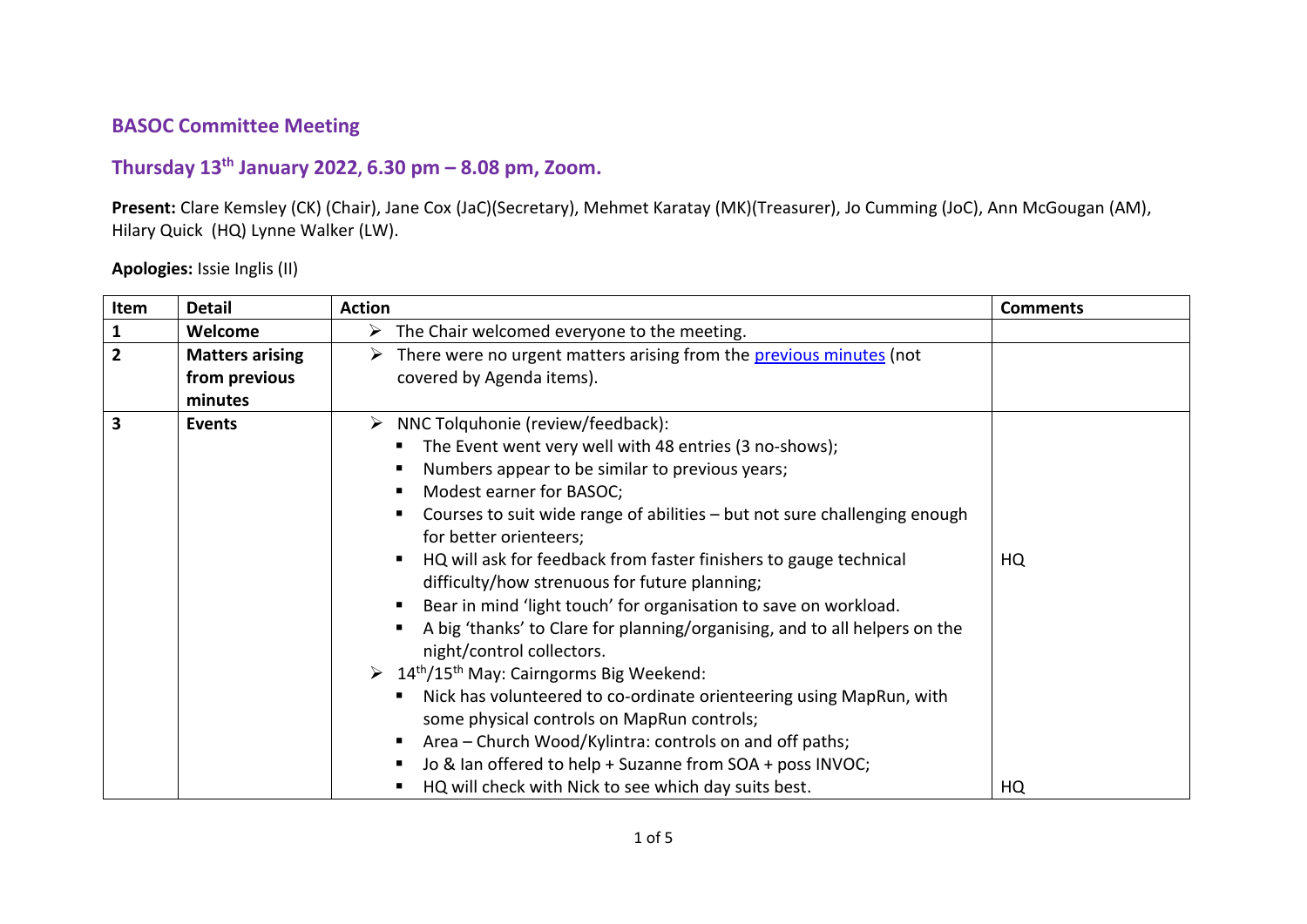| Item    | <b>Detail</b>                                       | <b>Action</b>                                                                                         | <b>Comments</b> |
|---------|-----------------------------------------------------|-------------------------------------------------------------------------------------------------------|-----------------|
| 3       | Events (contd)                                      | Sunday 22 <sup>nd</sup> May 2022: Organisation ongoing.<br>$\blacktriangleright$                      |                 |
| (contd) | > SOL/JHI, Sunday 9 <sup>th</sup> October 2022:     |                                                                                                       |                 |
|         |                                                     | There has been a request for the Event to be a Junior Cup;                                            |                 |
|         |                                                     | No extra work $-$ just branding;                                                                      |                 |
|         |                                                     | Might increase entries.                                                                               |                 |
|         |                                                     | $\triangleright$ Compass Sport Cup:                                                                   |                 |
|         |                                                     | " No updates yet from Organisers;                                                                     |                 |
|         |                                                     | BASOC has several people interested in entering - might not be enough                                 |                 |
|         |                                                     | for Team entry;                                                                                       |                 |
|         |                                                     | The Treasurer agreed that the Club could offer a contribution towards<br>entry fees for Club members; |                 |
|         |                                                     | Club Captain will update when more information available.                                             |                 |
|         |                                                     | MTBO: Friday 6 <sup>th</sup> May (evening event);<br>➤                                                |                 |
|         |                                                     | Lead: Jane Chisholm/Lynne Walker;                                                                     |                 |
|         |                                                     | Nethy Bridge, approx. 6pm - 9pm;                                                                      |                 |
|         |                                                     | Supporting, local, low-key event for MTB World Ranking Events over                                    |                 |
|         |                                                     | weekend;                                                                                              |                 |
|         |                                                     | Inter-Club Cup - new format:                                                                          |                 |
|         |                                                     | " Club members can score points for BASOC by competing in qualifying<br>events run by other Clubs;    |                 |
|         |                                                     | Points based on finishing position;<br>$\blacksquare$                                                 |                 |
|         |                                                     | BASOC could highlight participation/effort of Club members at year-end.                               |                 |
| 4       | Tues=O                                              | $\geq$ 25th January 2022:                                                                             |                 |
|         | Uath Lochans with SI workshop to practice Download; |                                                                                                       |                 |
|         |                                                     | $\triangleright$ 8 <sup>th</sup> February 2022:                                                       |                 |
|         |                                                     | On-line session looking at Purple-pen;<br>п.                                                          |                 |
|         |                                                     | $\triangleright$ Lynne is organising February;                                                        |                 |
|         |                                                     | Alice is organising March.                                                                            |                 |
|         |                                                     |                                                                                                       |                 |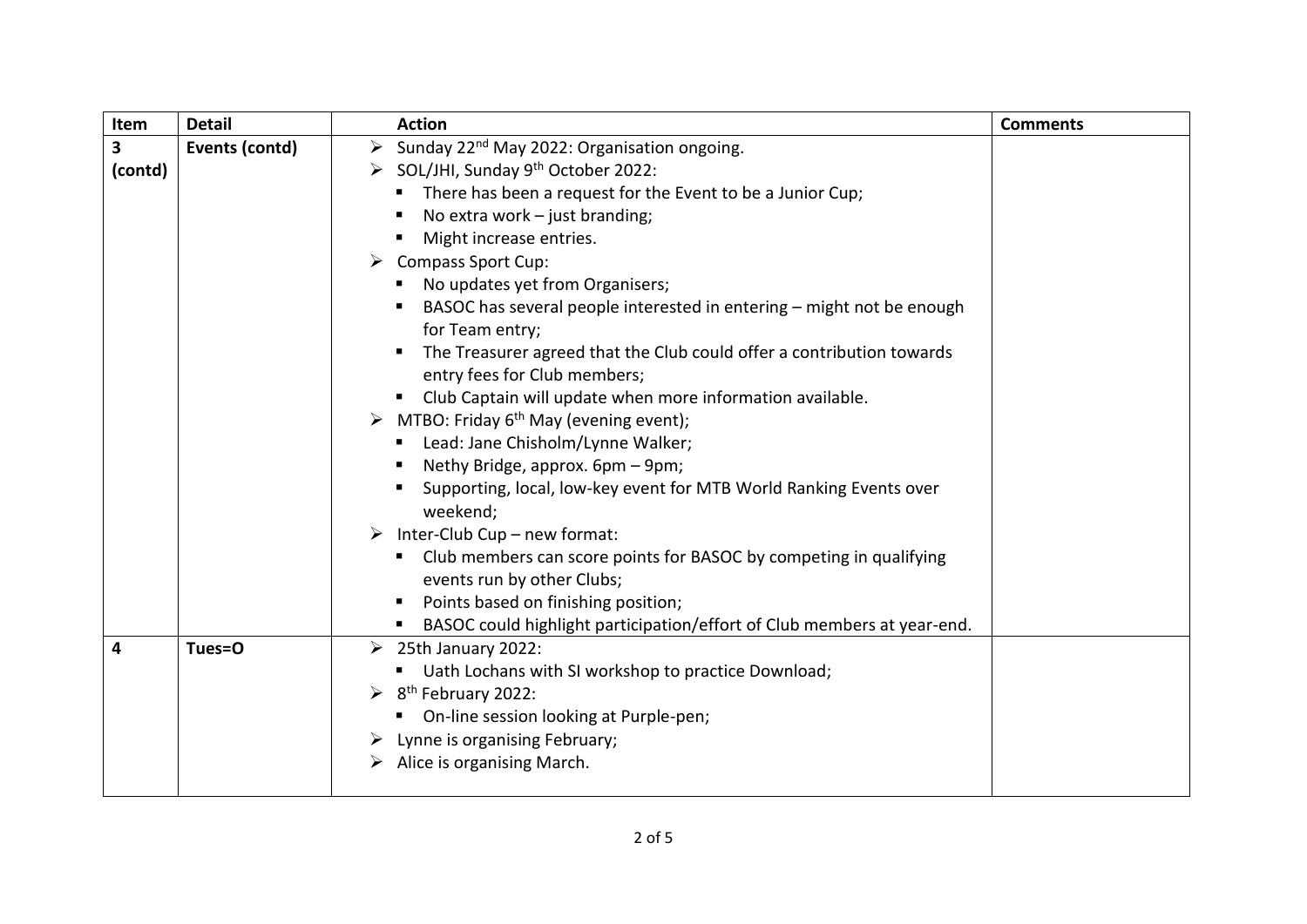| Item           | <b>Detail</b>                                                                | <b>Action</b>                                                                                                                                                                                                                                                                                                                                                                                                                                                                                                                                                                                                                                                                                                                                                                                                                              | <b>Comments</b> |
|----------------|------------------------------------------------------------------------------|--------------------------------------------------------------------------------------------------------------------------------------------------------------------------------------------------------------------------------------------------------------------------------------------------------------------------------------------------------------------------------------------------------------------------------------------------------------------------------------------------------------------------------------------------------------------------------------------------------------------------------------------------------------------------------------------------------------------------------------------------------------------------------------------------------------------------------------------|-----------------|
| 5              | $\triangleright$ Suzanne Anderson is looking at Roles;<br><b>BASOC Roles</b> |                                                                                                                                                                                                                                                                                                                                                                                                                                                                                                                                                                                                                                                                                                                                                                                                                                            |                 |
|                |                                                                              | HQ will approach members who have expressed an interest in helping out.<br>➤                                                                                                                                                                                                                                                                                                                                                                                                                                                                                                                                                                                                                                                                                                                                                               | HQ              |
| 6              | <b>Mapping</b>                                                               | $\triangleright$ LW is conducting an audit of the BASOC maps/last updates – ongoing;<br>" Currently updating OCAD files to 'real-world' co-ordinates to be<br>compatible with Route Gadget;<br>Lynne is looking for volunteers to run/walk around areas to check paths<br>$\blacksquare$<br>etc.<br>Aviemore School requested to use map of area around School;<br>Probably better to use open street map for their learning;                                                                                                                                                                                                                                                                                                                                                                                                              | LW              |
|                |                                                                              | HQ will liaise and suggest best option.<br>п                                                                                                                                                                                                                                                                                                                                                                                                                                                                                                                                                                                                                                                                                                                                                                                               | HQ              |
| $\overline{7}$ | <b>Finance</b>                                                               | $\triangleright$ Treasurer will transfer Lochaber Funds to SOA;;<br>Supporting paragraph required to outline legacy of how money should be<br>spent;<br>Anyone with knowledge of Lochaber Funding, please contact Mehmet.<br>$\triangleright$ New BASOC Laptop:<br>Paul Frost emailed Treasurer with suggested options with regard to<br>additional laptop;<br>No urgency to buy straight away as next event needing multiple laptops is<br>probably October 2022;<br>Committee agreed to wait, with view to looking at Windows 11 laptop<br>$\blacksquare$<br>when available;<br>Option to get existing laptops looked at to see if speed can be increased.<br>$\triangleright$ Condes/Purple-pen licence:<br>The Committee agreed to wait until after the Purple-pen Workshop on 8 <sup>th</sup><br>Feb to make a decision on licencing. | Treasurer       |
| 8              | <b>SCIO Update</b>                                                           | $\triangleright$ The SCIO application is drafted and ready to go pending final check-through;<br>" Secretary will submit application.                                                                                                                                                                                                                                                                                                                                                                                                                                                                                                                                                                                                                                                                                                      | Secretary       |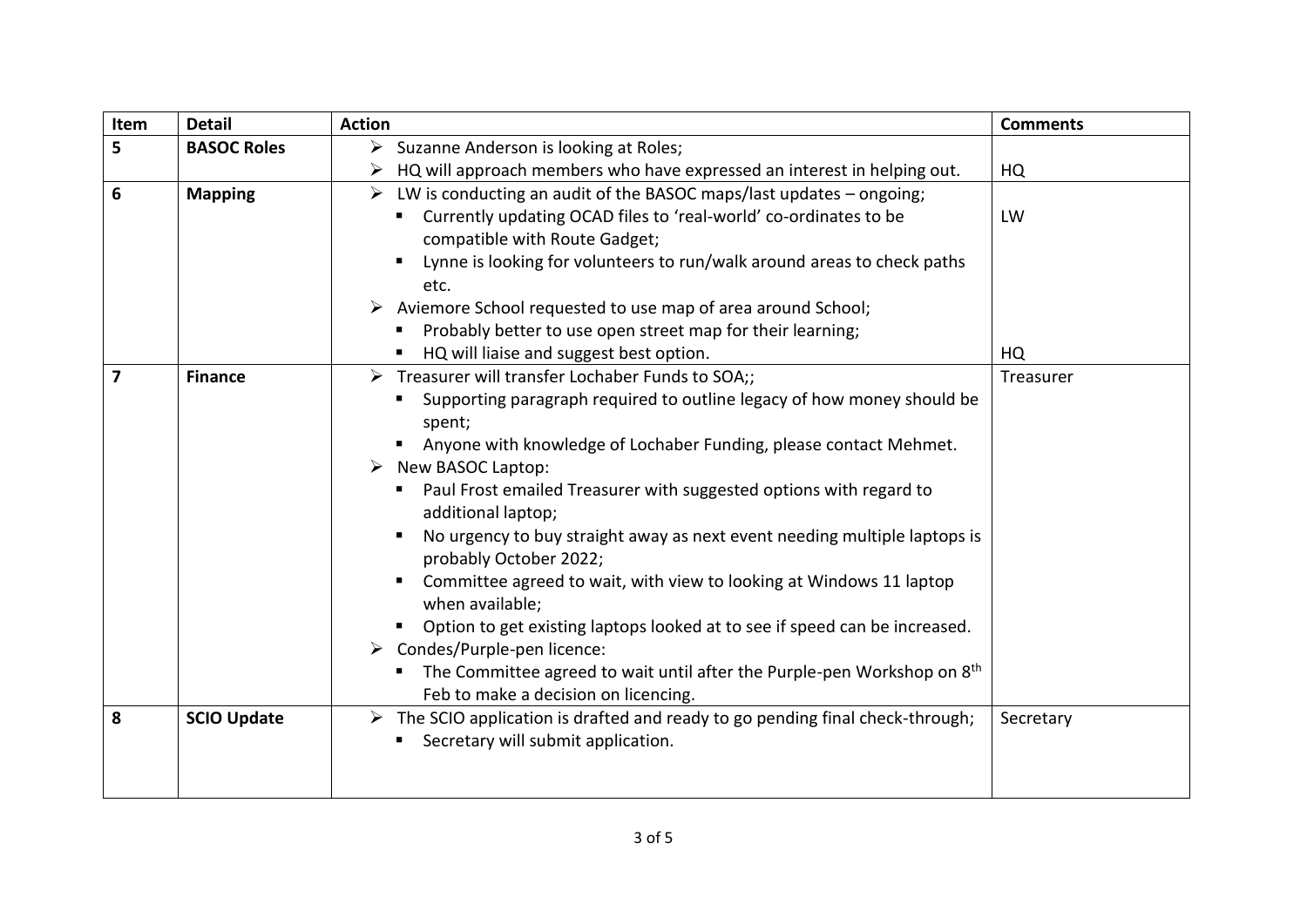| Item                  | <b>Detail</b>                                                                                                   | <b>Action</b>                                                                                           | <b>Comments</b> |
|-----------------------|-----------------------------------------------------------------------------------------------------------------|---------------------------------------------------------------------------------------------------------|-----------------|
| 9                     | $\triangleright$ The RDO has advised that future funding will be focussed on getting people<br><b>Review of</b> |                                                                                                         |                 |
| <b>Priorities for</b> |                                                                                                                 | into sport, rather than individual Club development;                                                    |                 |
|                       | <b>BASOC</b> (going                                                                                             | There is money available to BASOC that could be used to support BASOC<br>п                              |                 |
| forward)              |                                                                                                                 | development (£710 SOA grant + £250 Club contribution);                                                  |                 |
|                       |                                                                                                                 | This is approximately 80 hours of paid support (£12 per hour);<br>п                                     |                 |
|                       |                                                                                                                 | The money needs to be used in the next 9 months, or the Club will lose<br>access to it;                 |                 |
|                       |                                                                                                                 | $\triangleright$ The Committee discussed options, including employing someone over the                  |                 |
|                       |                                                                                                                 | Summer months for approx. 8 hrs per week;                                                               |                 |
|                       |                                                                                                                 | Requires Plan and management - possible sub-committee;                                                  |                 |
|                       |                                                                                                                 | The Chair will consider how to move short-term CDO option forward                                       | Chair           |
|                       |                                                                                                                 | ahead of the next Committee Meeting.                                                                    |                 |
| 10                    | <b>AOB</b>                                                                                                      | Child Protection (CP): No issues;<br>➤                                                                  |                 |
|                       |                                                                                                                 | COVID-19: No issues;<br>➤                                                                               |                 |
|                       | Junior Rep: Nothing to report.<br>➤                                                                             |                                                                                                         |                 |
|                       | LW highlighted the Club Development Conference Webinars and encouraged                                          |                                                                                                         |                 |
|                       | members to have a look, and sign up at:                                                                         |                                                                                                         |                 |
|                       | https://www.britishorienteering.org.uk/Development Conference 2022                                              |                                                                                                         |                 |
|                       | ▶ Feedback from the Badenoch & Strathspey Sports Council (BSSC) Meeting                                         |                                                                                                         |                 |
|                       |                                                                                                                 | indicates that Club Elite Athletes are still eligible for grants;                                       |                 |
|                       | Secretary will check that BSSC membership is up-to-date.                                                        |                                                                                                         | Secretary       |
|                       | Chair will contact II with regard to Elite Athlete grant.                                                       |                                                                                                         | Chair           |
|                       | $\triangleright$ Jo Cumming has agreed to approach a local company for sponsorship of Oct                       |                                                                                                         |                 |
|                       |                                                                                                                 | 9 <sup>th</sup> SOL/JHI/Scottish Junior Cup.                                                            |                 |
|                       |                                                                                                                 | $\triangleright$ The Committee thanked Jo for the recent Strathy articles highlighting BASOC<br>events; |                 |
|                       |                                                                                                                 | Approx. 8 new people attended having read the articles;<br>п.                                           | HQ              |
|                       |                                                                                                                 | HQ will follow-up in due course to encourage further participation.                                     |                 |
|                       |                                                                                                                 |                                                                                                         |                 |